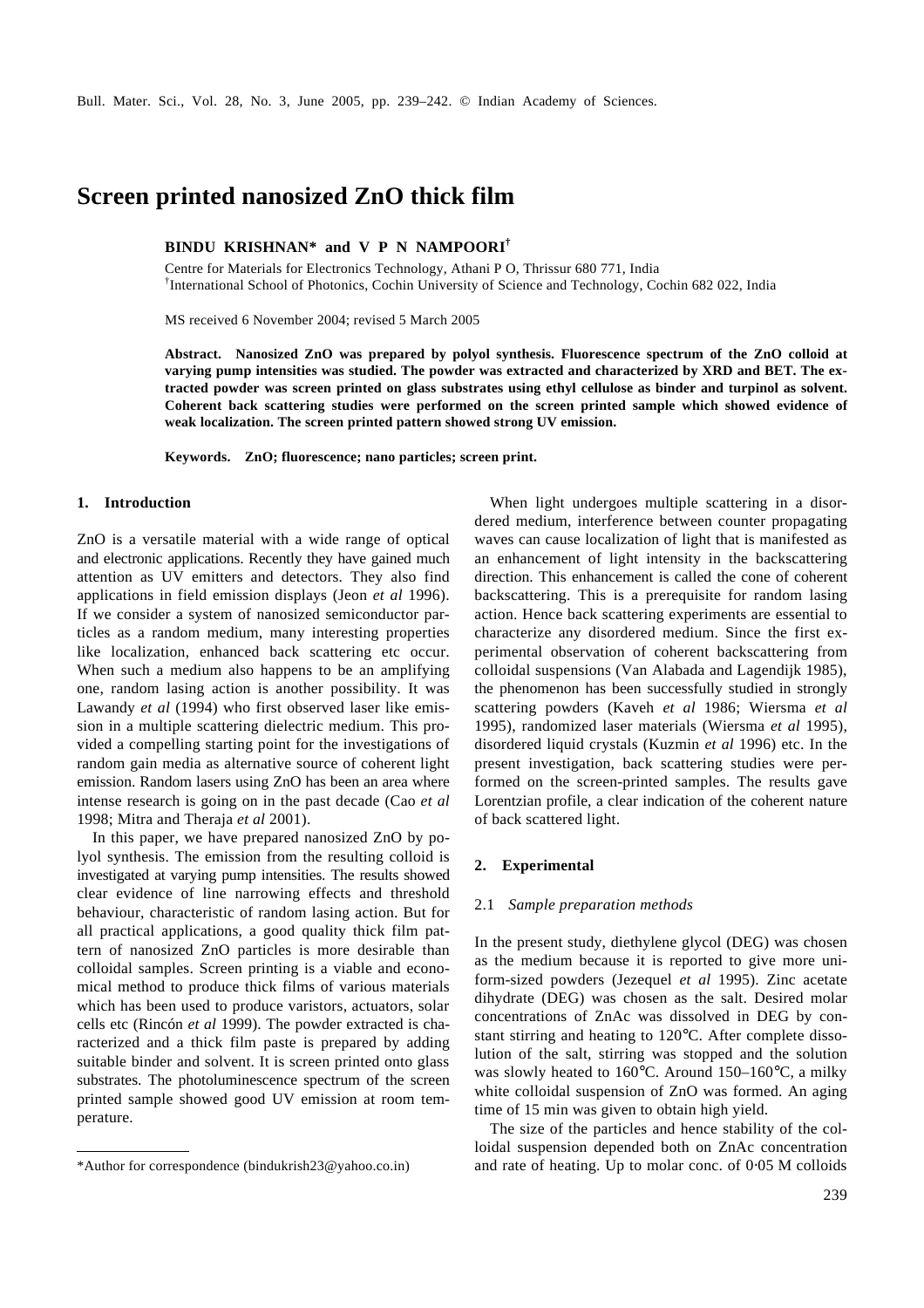were highly stable for a heating rate of 4°C/min. Above this concentration, colloids were stable only for 1–2 h. After that, the particles aggregated and settled, but by ultrasonification, they could be dispersed again for further measurements. Even at lower concentrations, precipitation occurred if the heating rate was increased. In the present study, we used 0⋅05 M precursor solution and a heating rate of 4°C/min. Powder was extracted and characterized by XRD (AXS Bruker Diffractometer) and BET (Nova 1200, Quantachrome Instruments) measurements.

A known amount of ethyl cellulose (Merck) was taken (3 wt%) and dissolved in known amount of solvent turpinol (71 wt%) by keeping overnight and mixing thoroughly to get an agglomerate-free highly viscous solution.



Figure 1. Experimental set up for back scattering studies.



**Figure 2.** XRD pattern of the nanosized ZnO powder. **Figure 3.** Absorption spectrum of screen printed ZnO.

A known amount of the extracted ZnO was added (26 wt%) and thoroughly mixed. This paste was screen printed onto glass substrate using a screen printing machine (AMI Model MSP-465). It was then dried under IR radiation. The thickness of the film was measured to be 30 μm using a film thickness monitoring gauge (Hanatek 8010).

# 2.2 *Optical studies*

The ZnO colloids were characterized by optical absorption measurements using spectrophotometer JascoV-570 (UV/Vis/IR). Fluorescence studies at varying pumping powers were done by optically pumping the colloidal sample by the third harmonics ( $\mathbf{l} = 355$  nm) of Nd–YAG laser (DCR-11SpectraPhysics 10 Hz repetition rate, 15 nm pulse width). Photoluminescence spectrum of the thick film was also taken.

Our experimental set up for back scattering studies more or less resembled the standard set ups used for this purpose (figure 1). The source of light is a diode pumped solid state laser (DPSS BWT 50, 40 mW, 532 nm). The beam expander assembly (BE) provides a collimated parallel beam with less divergence. The half-silvered mirror allows observations in the exact backward direction. The sample cell is turned slightly so that specular reflection from the glass cell is kept from the detector. After passage through lens, *L*, the beam is focused onto a fibre tip of

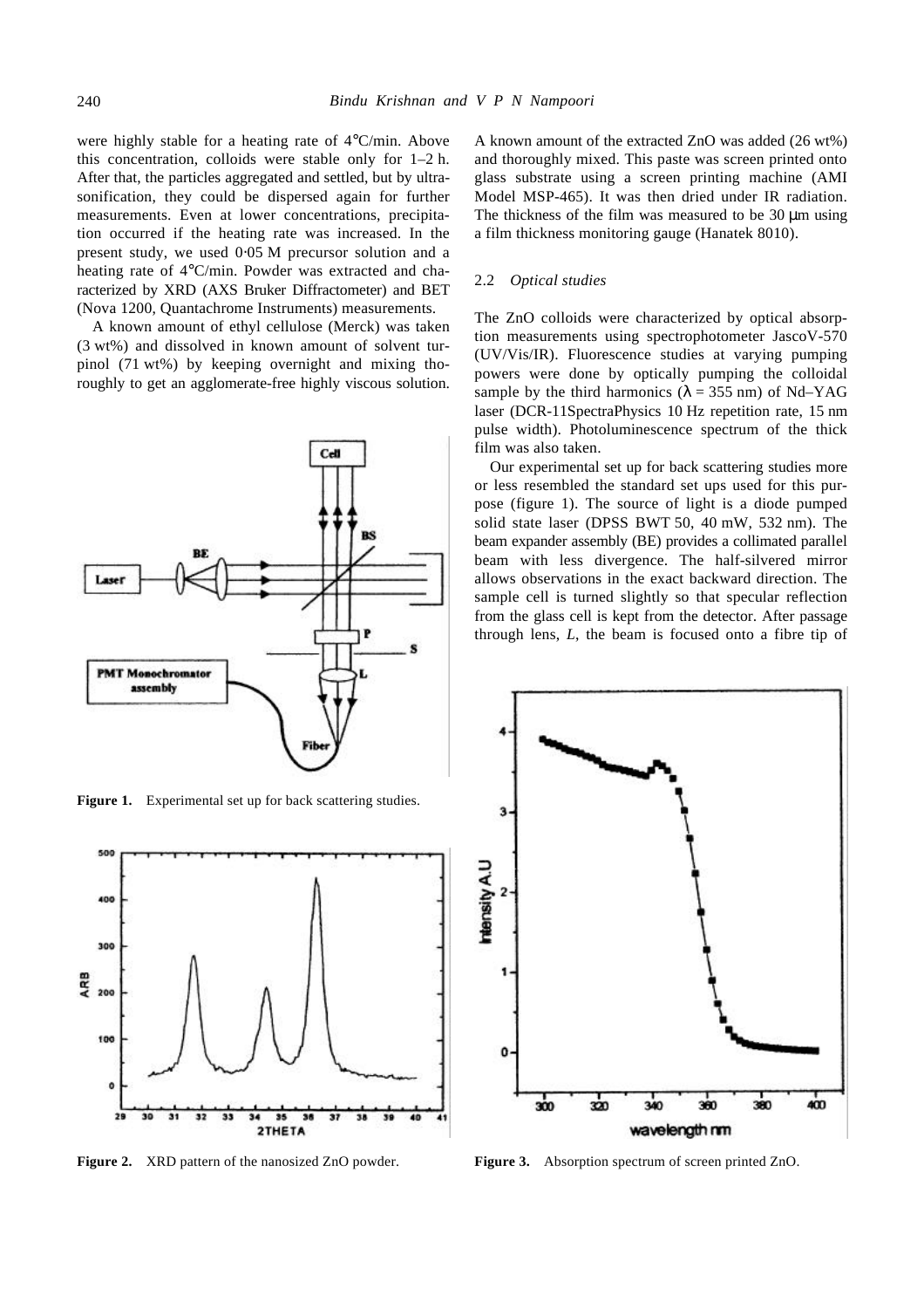diameter connected to a monochromator–PMT set up. The output of the DPSS was plane polarized. This together with analyzer A ensured detection in polarization preservation channel.

#### **3. Results and discussion**

Figure 2 shows the XRD pattern of powders extracted from colloidal ZnO. The average crystallite size calculated



Figure 4. Fluorescence from the colloid at varying pump intensities.



by Scherrer's equation using the XRD line broadening method is 10 nm. BET measurements gave a surface area of 37.8  $m^2/g$ .

The absorption spectrum of the sample was taken (figure 3). The pronounced dependence of the absorption band gap on the size can be used to determine the particle size. To get a precise measure of the shift, the first derivative curve of the absorption spectrum is taken and the point of inflection is taken as the absorption edge. Usually size is calculated from the shift of the band edge by theories based on effective mass approximation (EMA) (Brus 1986), which has the problem of overestimating the size in the small size region. Hence we have used the new empirical formula suggested by Ranjani *et al* (2004). The cluster size is 9 nm which agrees well with that calculated from XRD line broadening.

ZnO has attracted much attention as a random lasing medium because of high optical gain and dielectric constant. Polycrystalline ZnO thin films and ZnO powders suspended in dye solutions are also reported to show lasing action (Cao *et al* 1999). But here we have studied dilute colloids of ZnO to check if the multiple scattering is strong enough to show line-narrowing effects. The emission from the colloidal sample at varying pumping intensities is shown in figure 4. Clear line narrowing and an increase in emission intensity above a threshold pump power were observed. The fact that the peaks are not as sharp as in the reports by Cao *et al* could be attributed to



**Figure 5.** Back scattering from screen printed sample. **Figure 6.** Photoluminescence spectrum of screen printed sample.